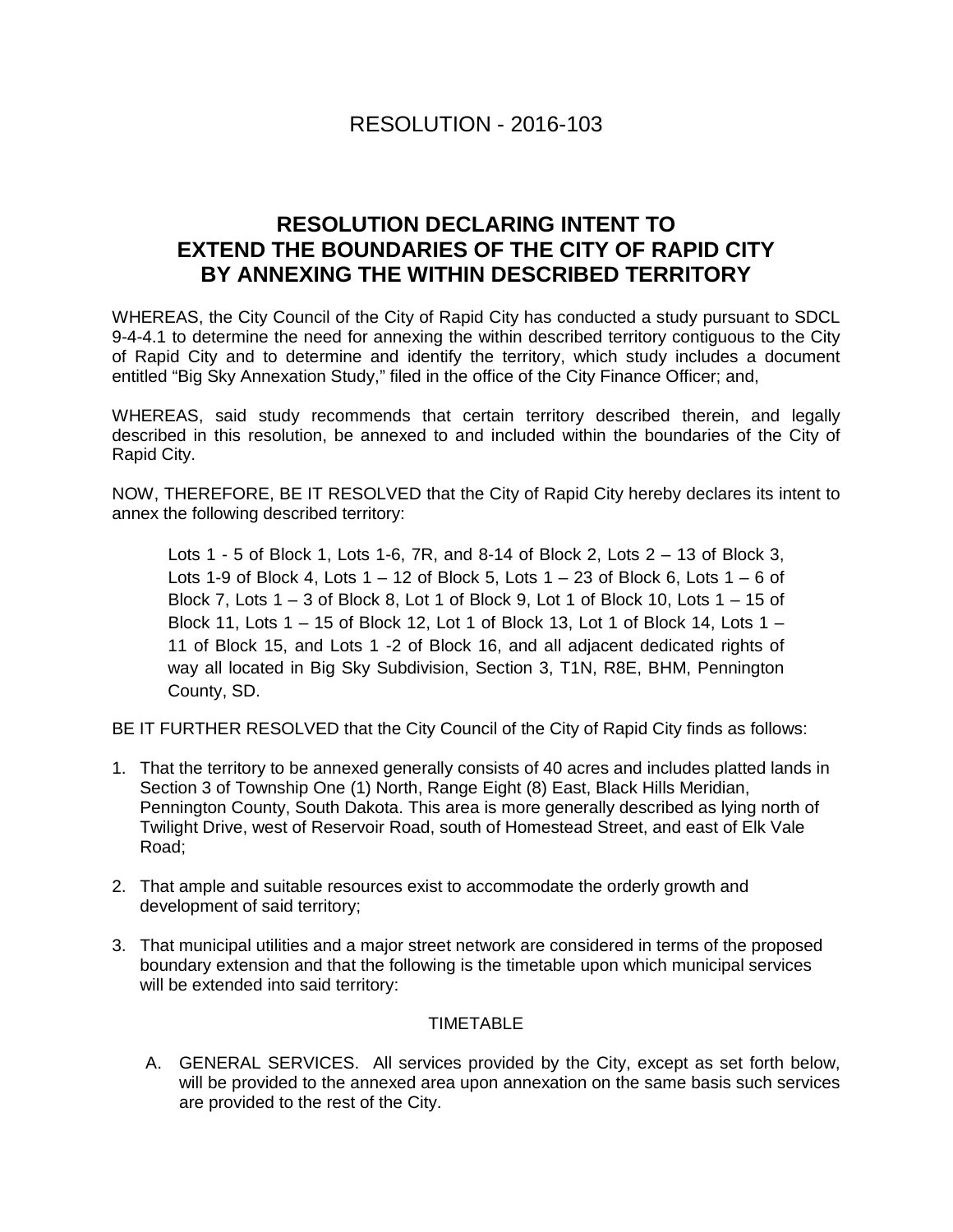- B. POLICE. All services provided by the Rapid City Police Department will be extended to the annexed area upon annexation on the same basis such services are provided to the rest of the City.
- C. FIRE. All services provided by the Rapid City Fire Department will be extended to the annexed area upon annexation on the same basis such services are provided to the rest of the City.
- D. WATER SERVICE. Water Service shall be provided under the existing arrangements with one hundred twenty nine (129) parcels connected to the Rapid Valley Sanitary District and two (2) parcels connected to City water service.
- E. SEWER SERVCE. Sewer Service shall be provided under the existing arrangements with one hundred twenty nine (129) parcels connected to the Rapid Valley Sanitary District and two (2) parcels connected to City sewer service.
- F. STORMWATER DRAINAGE SERVICE. All services and facilities used in whole or in part for collecting and conveying stormwater to, through and from drainage areas to the points of final outlet shall be made available to the residents of the annexed territory upon annexation on the same basis such services are provided to the rest of the City. These services and facilities include but are not limited to: conduits and appurtenant features, channels, ditches, streams, gulches, gullies, flumes, culverts, streets, alleys, curbs, gutters, crosspans, and pumping stations.
- G. STREETS. Upon annexation, sweeping and snow removal shall be provided by the City for existing public streets within the annexed area. Following the completion of the road repairs, continuing road maintenance services shall be provided on the same basis as such services are provided to the rest of the City.

Traffic signs, controls, and markings for existing public streets within the annexed area will be maintained upon annexation. Additional traffic control will be provided as needed and on the same basis as provided to the rest of the City from the time of annexation.

H. SOLID WASTE COLLECTION AND DISPOSAL. Upon annexation into the City limits, the subject property will be required to obtain garbage and recycling services from the Rapid City Division of Solid Waste. Residential units larger than four units in size, and all commercial, industrial, and institutional entities, will continue to be provided services by privately licensed commercial garbage haulers. Current Solid Waste rates include an \$80.94 sign-on service fee and deposit, and a monthly refuse collection fee of \$18.77 for a 95 gallon container.

Use of the City Landfill will be available to residents of the annexed area upon annexation on the same basis such use is made available to the rest of the City.

I. PARKS AND RECREATION. All services provided by the Parks and Recreation Department shall be made available to the residents of the annexed territory upon annexation on the same basis such services are provided to the rest of the City.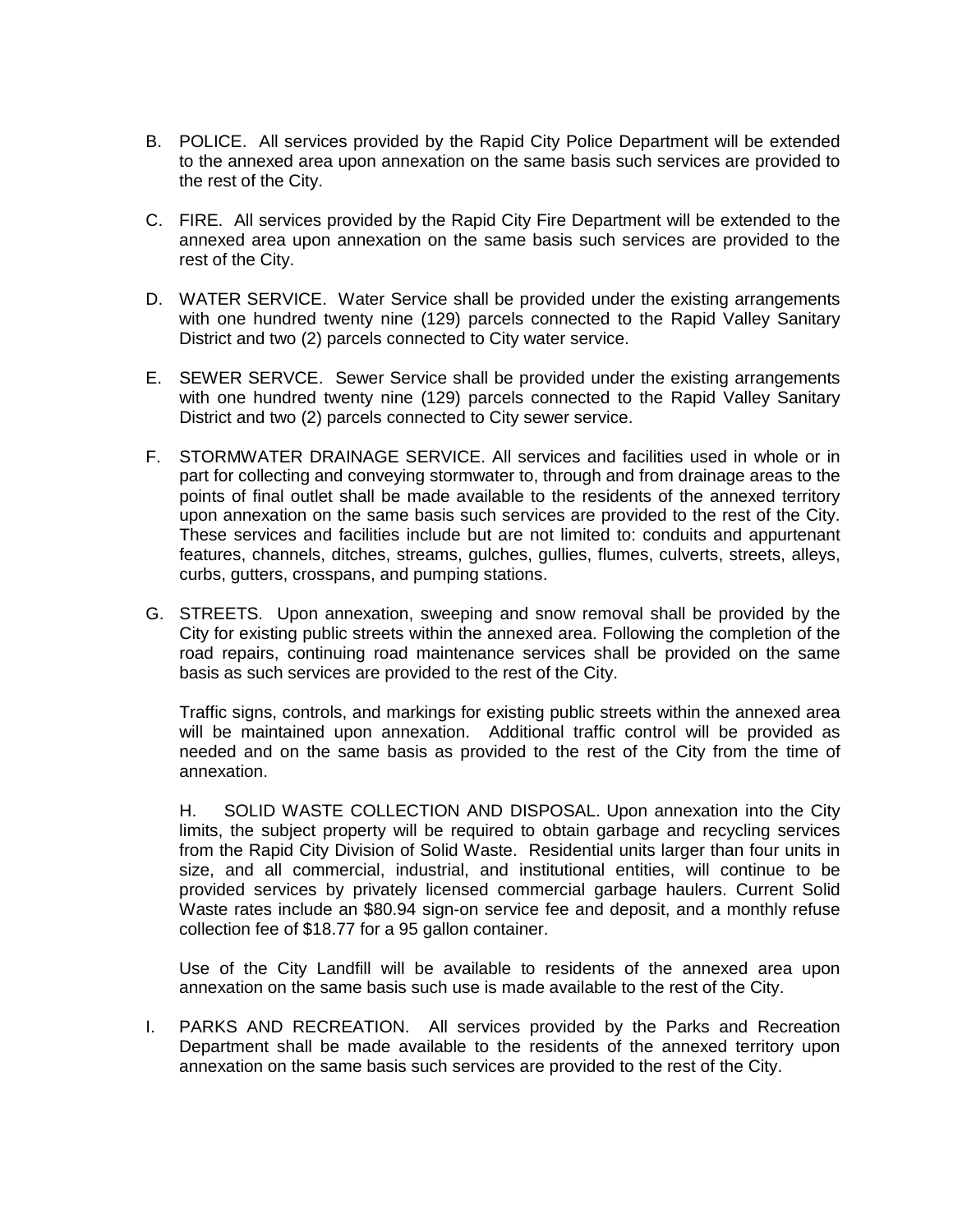- J. LIBRARY. All services provided by the Rapid City Public Library shall be made available to the residents of the annexed territory upon annexation on the same basis such services are provided to the rest of the City.
- 4. That the approximate costs of the extended service to the residents of the said territory and to the City are as follows:

## APPROXIMATE COSTS

- A. GENERAL SERVICES. All services as set forth in Paragraph A of the Timetable may be provided to the annexed area without discernible additional cost to the residents of the annexed area or to the City of Rapid City; provided, however, that services requiring the payment of fees shall be provided in return for payment of such fees in accordance with the applicable ordinances and regulations.
- B. POLICE. All services provided by the Rapid City Police Department will be extended to the annexed area. The costs to the City are negligible.
- C. FIRE. All fire suppression services are now provided by the Rapid Valley Fire Protection District through the Rapid Valley Volunteer Fire Department. Upon annexation, the Rapid City Fire Department will provide emergency services (including fire suppression, medical/rescue services, and hazardous material handling) and nonemergency services (including fire inspection/investigation and public education). The cost to the City will be negligible. The City Council may approve a supplementary resolution pursuant to RCMC Chapter 3.20 that identifies the terms and conditions for payment to the Rapid Valley Fire Protection District in an amount not to exceed \$142,524.00 or the share of the Rapid Valley Fire Protection District's outstanding debt that is attributable to the annexation area. The Council is not obligated to pay the entire portion. If any amount remains outstanding, the Rapid Valley Volunteer Fire Department may request the County Auditor's office levy the property owners their portion of the Volunteer Fire District's outstanding debt obligation.
- D. WATER. Not applicable for properties connected to Rapid Valley Sanitary District. Future requests for connection to City water will require an agreement between the City, the Sanitary District, and property owners. The two parcels currently connected to City water will incur no additional water costs associated with annexation.
- E. SEWER. Not applicable for properties connected to Rapid Valley Sanitary District. Future requests for connection to City water will require an agreement between the City, the Sanitary District, and property owners. The two parcels currently connected to City sewer will incur no additional sewer costs associated with annexation.
- F. STORMWATER DRAINAGE. All real property within the contiguous territory of the City shall be charged the annual fee for the operation, maintenance, and capital improvements of the stormwater drainage system. The fee for each such property shall be based on the lot area, a runoff weighting factor, and a unit financial charge, and the fee is determined as follows: Stormwater Drainage Utility Fee equals the runoff weighting factor multiplied by parcel area (in square feet) multiplied by unit financial charge (in dollars per square foot). The estimated Stormwater Drainage Utility fee for each of the 131 parcels within the study area is \$31 per year.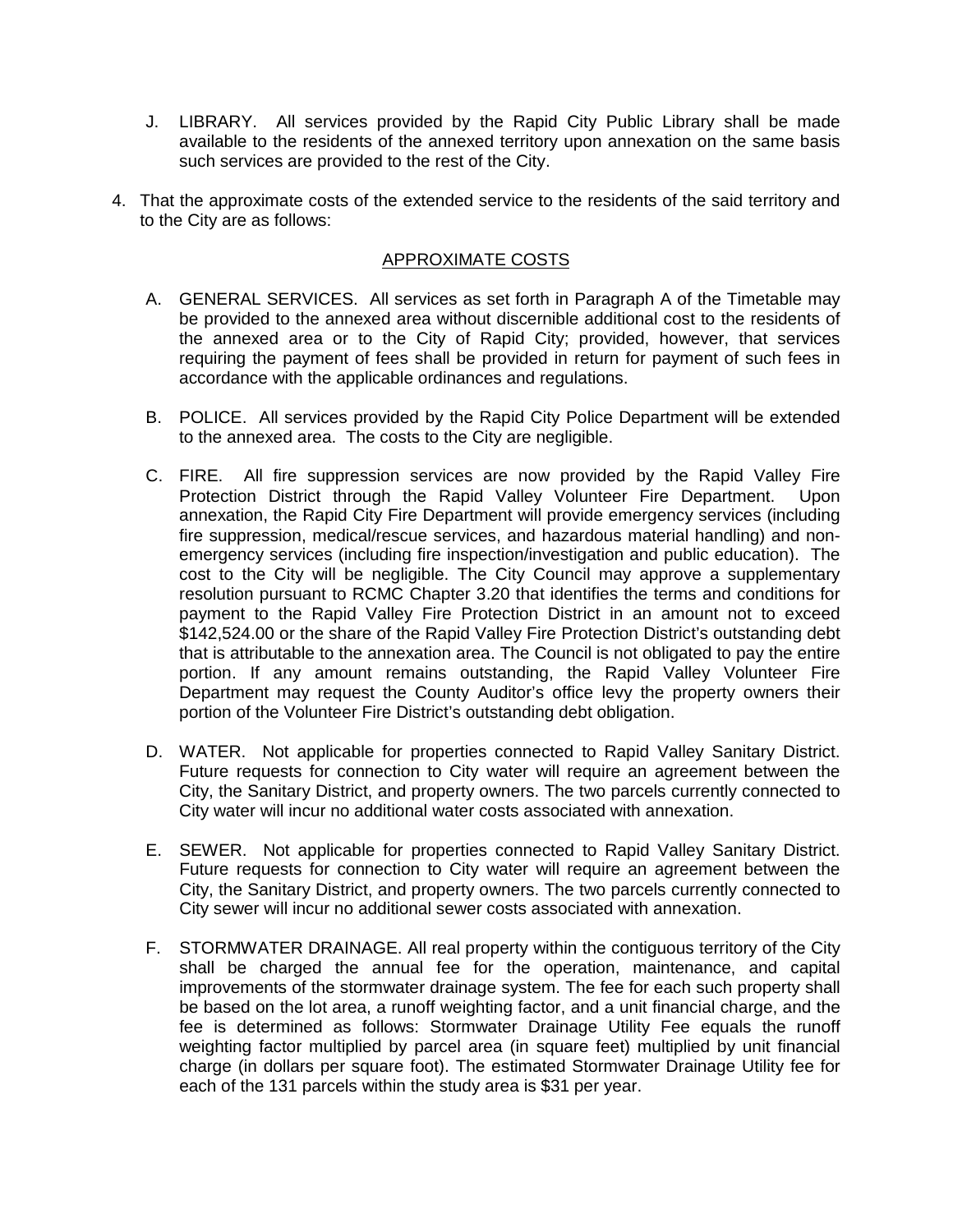- G. STREETS. Upon annexation, the City of Rapid City will have responsibility for repairs and maintenance of the public streets within the annexation area. The estimated cost for road improvements is \$963,000. Public paved streets will be repaired as necessary. Asphalt streets are repaired only as required when pot holes, alligatoring or like problems make repairs necessary. Streets developed as public streets within the subject territory will receive repair, sweeping, snow removal, traffic controls, and street lighting on the same basis as the rest of the City.
- I. PARKS AND RECREATION. All services provided by the Parks and Recreation Department will be provided to the residents of the annexed area with no discernible additional cost to the City or the residents of the annexed area. The Parks and Recreation Department will provide the current level of service for parks and recreation facilities.
- J. LIBRARY. All services provided by the Rapid City Public Library will be provided to the residents of the annexed area with no discernible additional cost to the residents of the annexed area or cost to the City.
- K. The foregoing notwithstanding, the residents of the annexed area will be subject to all of the various fees and charges provided by ordinance, regulations, or administrative action for numerous services provided by the City. The incidence of such charges is highly speculative and largely within the choice of the person to be charged. Examples of such charges range from building permit fees to library book fines, from xerox copy charges to charges for swimming pool passes.
- L. All of the cost estimates set forth herein are based on 2016 costs.
- 5. Estimated difference in tax assessment rate:
	- A. *Owner Occupied property*:

The estimated difference in the 2015 tax assessment rate applied to owner occupied property within the Rapid Valley Sanitary District/Rapid Valley Fire Protection District upon annexation would be the addition of the City of Rapid City levy of 3.278 mills and elimination of the combined Fire, Fire Admin, Library, and Unorganized Road levy of 1.939 mills. The total levy for non-agricultural property in the annexation area would therefore increase by 1.339 mills, an estimated 8.3% increase. Each mill represents the dollar amount paid in property taxes per \$1,000 in taxable valuation. For a property with a taxable valuation of \$200,000 the mill rate increase of 1.339 mills translates to an annual property tax increase of approximately \$268.

The Study Area is located within the Rapid Valley Volunteer Fire District. According to SDCL 34-31A-35 any portion or area of land which was part of a rural fire district and which is annexed into a bordering municipality is liable for any indebtedness incurred while within the boundaries of the Fire District. The property owner should be aware that the Rapid Valley Volunteer Fire District has a capital loan from the United States Department of Agriculture for buildings and land. The property owner may be liable for a proportion of the Fire District's debt through a tax levy as determined by the County Auditor. Based on current figures, the estimated debt district mill is 0.30 for each \$1,000 in taxable valuation. For a property with a taxable valuation of \$200,000, this results in an approximately \$60 additional annual tax.